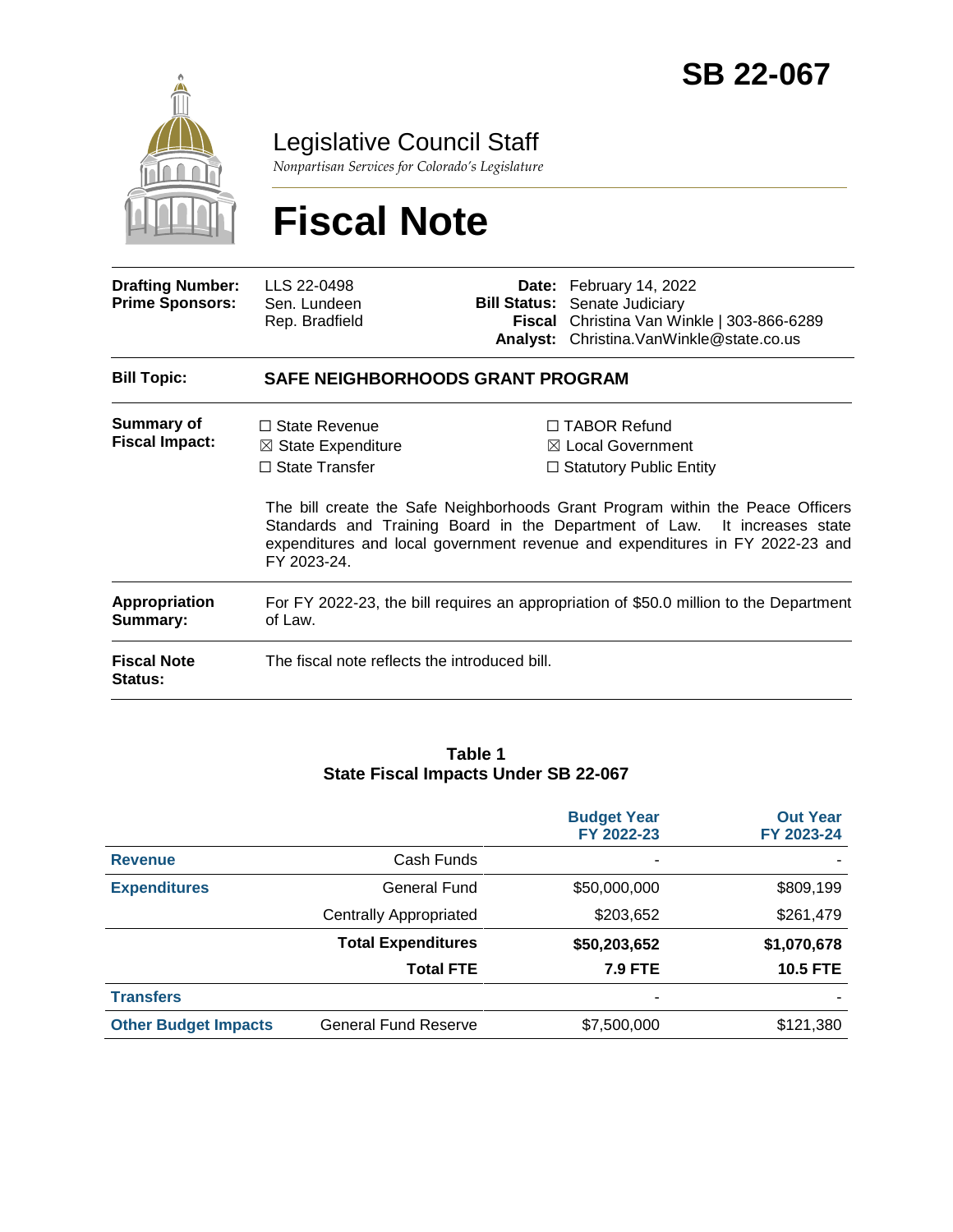## **Summary of Legislation**

The bill creates the Safe Neighborhoods Grant Program in the Peace Officers Standards and Training Board (POST Board) to provide grants to local law enforcement agencies for critical incident training for peace officers. The bill directs the General Assembly to appropriate \$50.0 million in FY 2022-23 to the POST Board, of which 3 percent may be used to cover administration costs.

Grants must be awarded by January 6, 2023. Grant recipients must submit a report to the POST Board by September 1, 2023, describing their activities. By January 5, 2024, the POST Board must submit a report to relevant legislative committees summarizing these reports. The POST Board must promulgate rules to implement the grant program.

#### **State Expenditures**

The bill increases state expenditures in the Department of Law by \$50.2 million in FY 2022-23 and \$1.1 million in FY 2023-24, paid from the General Fund. Expenditures are shown in Table 2 and detailed below.

|                                           |                   | FY 2022-23     | FY 2023-24      |
|-------------------------------------------|-------------------|----------------|-----------------|
| <b>Department of Law</b>                  |                   |                |                 |
| <b>Personal Services</b>                  |                   | \$596,268      | \$795,024       |
| <b>Operating Expenses</b>                 |                   | \$11,880       | \$14,175        |
| <b>Capital Outlay Costs</b>               |                   | \$68,200       |                 |
| <b>Grant Awards</b>                       |                   | \$49,323,652   | ۰               |
| Centrally Appropriated Costs <sup>1</sup> |                   | \$203,652      | \$261,479       |
|                                           | <b>Total Cost</b> | \$50,203,652   | \$1,070,678     |
|                                           | <b>Total FTE</b>  | <b>7.9 FTE</b> | <b>10.5 FTE</b> |

#### **Table 2 Expenditures Under SB22-067**

<sup>1</sup> *Centrally appropriated costs are not included in the bill's appropriation.*

**Grant funding.** After accounting for administrative expenses, about \$49.3 million will be available to provide grants under the bill. It is assumed that funding will be obligated in the first year, and spent over a two-year period. See Technical Note for additional information that may impact the portion of funding available for grants.

**Administration.** The Department of Law requires 10.5 full-time staff to administer the grant program over a two-year period, including grant specialists, accountants, and procurement specialists. The fiscal note assumes that 250 local law enforcement agencies will seek grant funding and that each grant specialist will manage funding for 33 agencies. This staff will develop the grant solicitations, review grant proposals, award grants, develop customized contracts, and oversee grantees to ensure requested payments meet contract deliverables.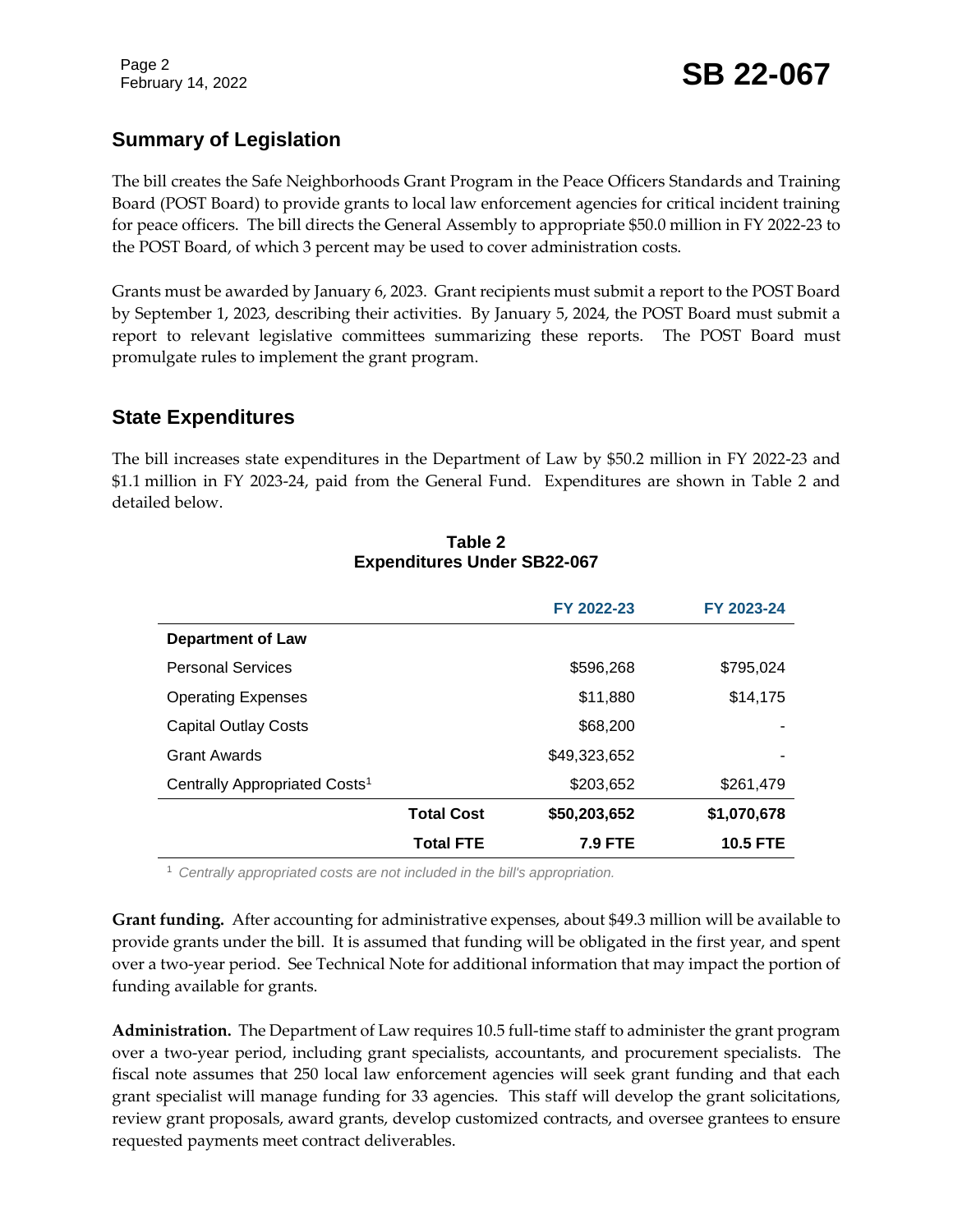Page 3

Staff will be required in the out-year to monitor contracts for compliance and process reimbursements to local law enforcement agencies. Personnel costs have been prorated to reflect the General Fund pay date shift, include operating and capital outlay costs, and assume a September 1 start date.

**Centrally appropriated costs.** Pursuant to a Joint Budget Committee policy, certain costs associated with this bill are addressed through the annual budget process and centrally appropriated in the Long Bill or supplemental appropriations bills, rather than in this bill. These costs, which include employee insurance and supplemental employee retirement payments, are shown in Table 2.

### **Other Budget Impacts**

**General Fund reserve.** Under current law, an amount equal to 15 percent of General Fund appropriations must be set aside in the General Fund statutory reserve beginning in FY 2022-23. Based on this fiscal note, the bill is expected to increase the amount of General Fund held in reserve by \$7.5 million in FY 2022-23 and \$121,380 in FY 2023-24, which will decrease the amount of General Fund available for other purposes.

#### **Local Government**

To the extent that local law enforcement agencies apply for and are awarded grant funding, local government revenue and expenditures will increase to implement critical incident training programs and submit reports to the POST Board.

### **Technical Note**

The bill directs the General Assembly to appropriate \$50.0 million to the POST Board within the Department of Law. This fiscal note assumes that the source of these funds is the General Fund. However, under current law, the POST Board is not authorized to use General Funds. Therefore, as written, the Department of Law may not be able to implement this bill unless language is added explicitly authorizing the POST Board to use General Fund.

In addition, the bill requires an appropriation in FY 2022-23 and specifies allowable administrative costs of 3 percent. The timeline of the bill requires that administrative costs will extend into FY 2023-24. If the bill intends for the original appropriation to cover second-year costs, the included appropriation should include roll-forward authority to the Department of Law. Covering the second year administrative costs within the original appropriation would reduce the amount available for grants to \$48.5 million. If roll-forward authority is not included, second-year cost would be paid using additional General Fund.

### **Effective Date**

The bill takes effect 90 days following adjournment of the General Assembly sine die, assuming no referendum petition is filed.